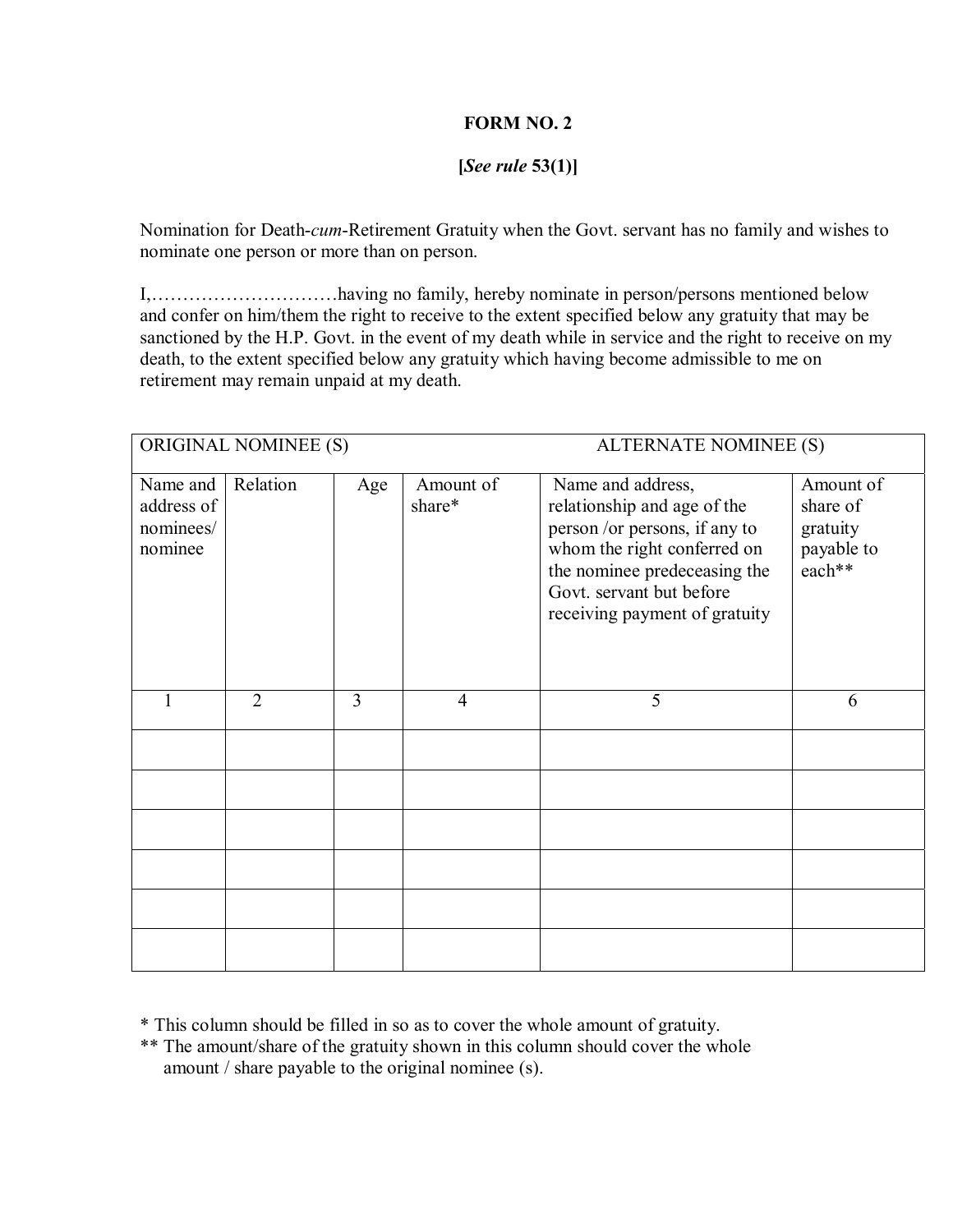This nomination supersedes the nomination made by me earlier on......... which stand cancelled.

Note. (1) The Govt. servant shall draw lines across the blank space below the last entry to prevent the insertion of any name after he has signed.

(2) Strike out which is not applicable.

Dated this ÖÖÖÖÖÖÖ day of ÖÖÖÖÖÖÖ.atÖÖÖÖÖÖÖÖÖÖÖ.

Witnesses to sign here: --

Signature of Applicant.

## (TO BE FILLED IN BY THE HEAD OF OFFICE/ACCOUNTS OFFICER)

| Signature of Head of Office/Accounts Officer |
|----------------------------------------------|
| $\Gamma_{\alpha}$                            |

Dated ................................ Designation.......................

## **DETAILS OF FAMILY [See rule 54 (12)]**

| Sl.<br>No. | Name of the member<br>of the family* | Date of birth | Relationship<br>with officer/<br>official | Initials of<br>Head of Office | Remarks |
|------------|--------------------------------------|---------------|-------------------------------------------|-------------------------------|---------|
|            |                                      |               |                                           |                               |         |
|            |                                      |               |                                           |                               |         |
|            |                                      |               |                                           |                               |         |
| 4.         |                                      |               |                                           |                               |         |